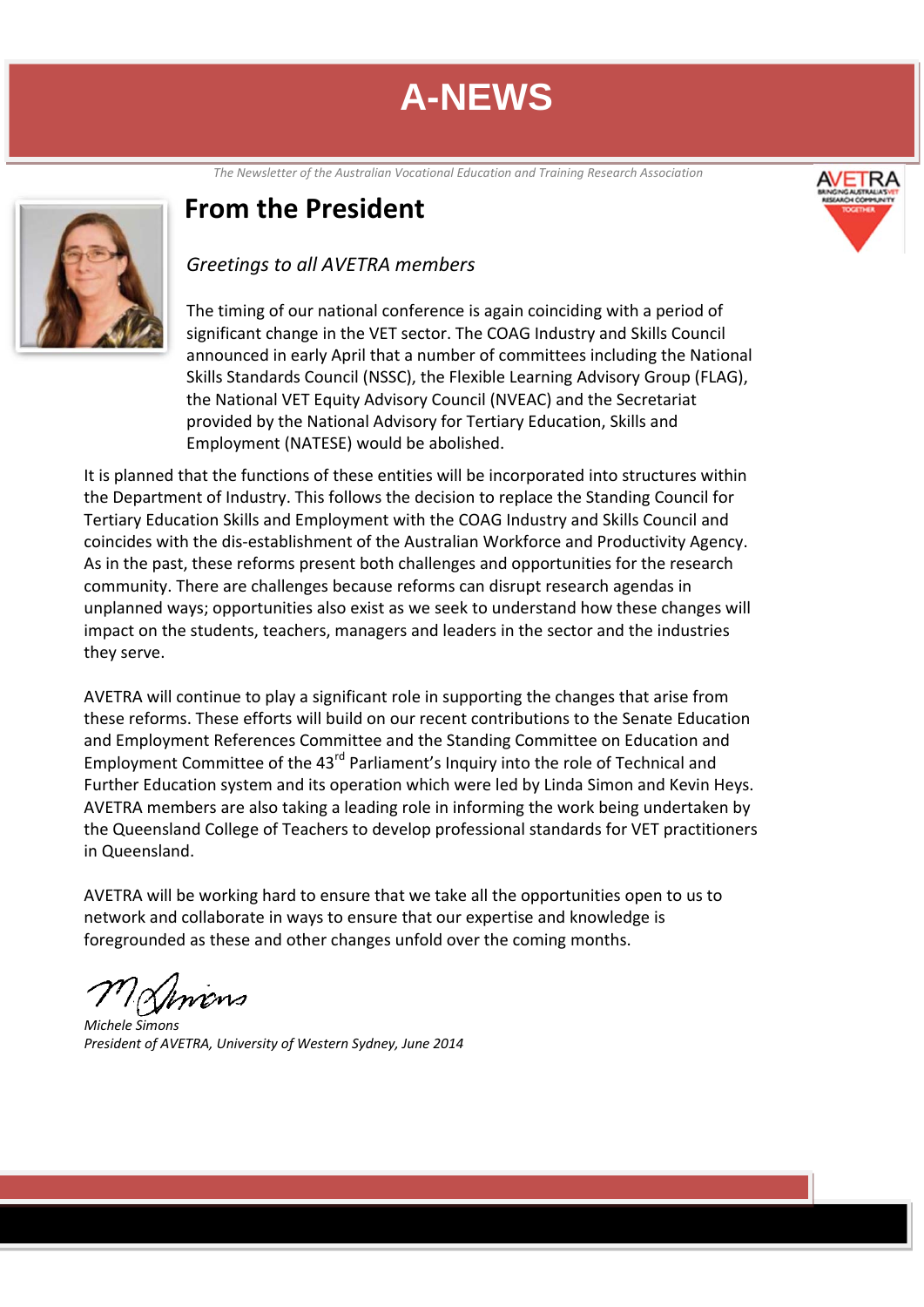### **Don't miss the 23rd National Vocational Education and Training Research Conference**

Join us at this year's National VET Research 'No Frills' Conference from 9‐11 July in Melbourne.

Highlights of the program include keynote addresses by Steve Sargent (President and CEO of GE Australia and New Zealand, and chair of the B20 Human Capital Taskforce) and Mark Burford (Executive Director, Mitchell Institute for Health and Education Policy, Victoria University). Both speakers are uniquely positioned to share their insights on issues critical to the VET sector.

Don't miss this opportunity to discuss and share information, in an informal atmosphere which encourages lively exchanges and offers valuable networking opportunities.

Co‐hosted by the National Centre for Vocational Education Research (NCVER) and Holmesglen, the conference will be held at Hemisphere Conference Centre at Holmesglen's Moorabbin campus.

Register online at **NCVER's Portal**

### **ACE National Conference September 2014 ‐ 'What counts as quality in education'**

ACE National Office 1800 208 586 Email: ace@austcolled.com.au 11 ‐ 12 September 2014 Close registrations: 8 September 2014 Members Price: \$700.00 Price: \$820.00



 Get ready to get engaged and get together with other educators to discuss 'What counts as quality in education' at this year's ACE National Conference in Adelaide on 11 & 12 September, 2014. With Australia's new Coalition Government setting its education policies on a platform of 'quality' and all states now embarking on their own educational reforms, ACE will be holding a National Conference to discuss and make a clear statement about what 'quality' means to all sectors of education in this country. What are the drivers of 'quality' that will get us on track?

This National Conference will address some of the salient issues around: 'What is meant by quality in education?', 'How do we know whether we're achieving it?' and 'What are the actual drivers of quality?'

More information about the conference can be found at

https://austcolled.com.au/event/ace‐national‐conference‐september‐2014‐what‐counts‐quality‐education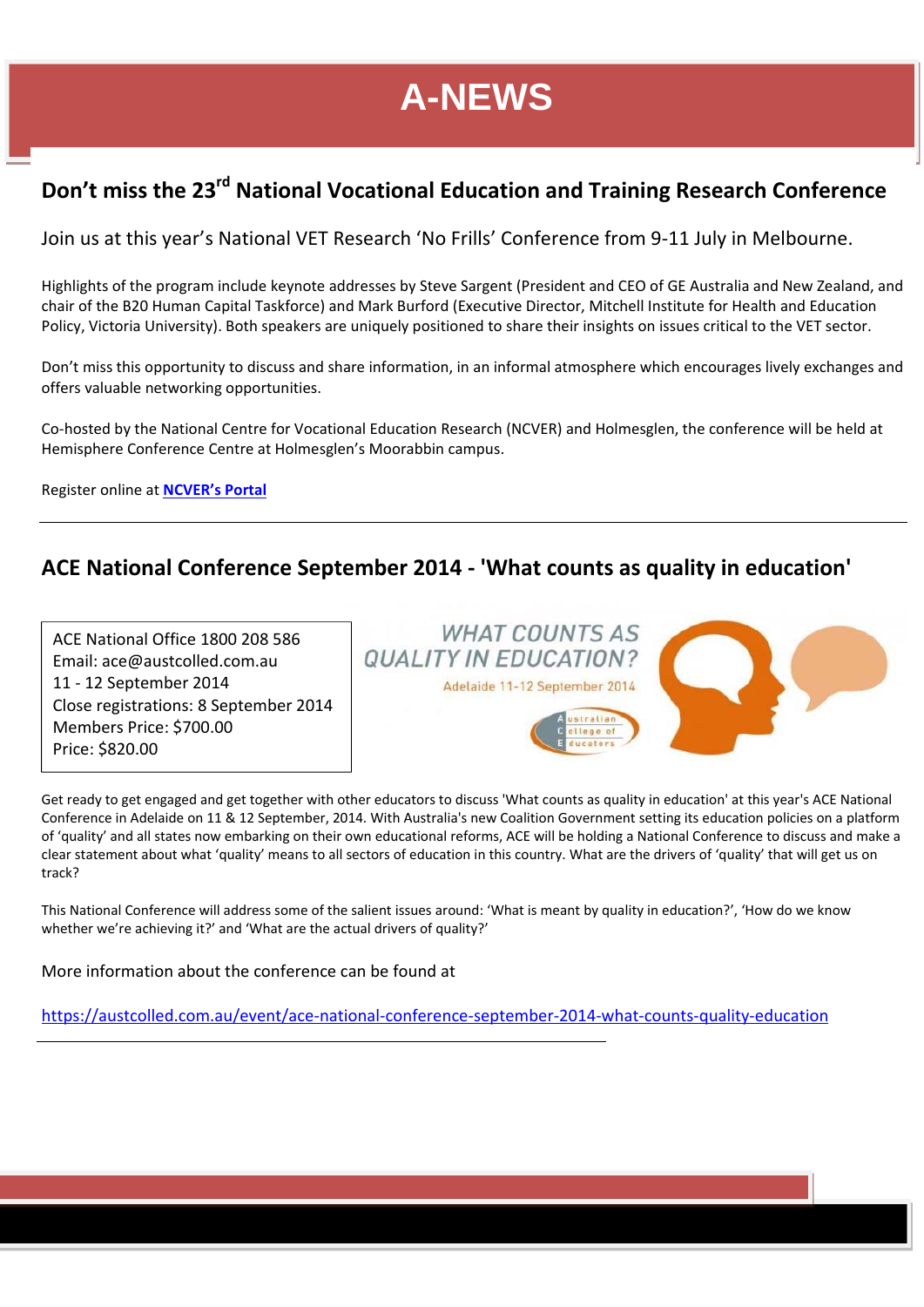#### **A MINUTE WITH Michele Simons, AVETRA President, University of Western Sydney**



**I first got interested in VET research in** when I commenced my Masters study in the mid‐1990s. Prior to that I had undertaken some social science research but when it came time to find a supervisor and a topic for my Masters I was 'persuaded' by Roger Harris that training reforms to introduce competency‐based training into TAFE would be an interesting topic. This certainly proved to be the case!

**Two people who inspired me most to conduct research** were Roger Harris who was my supervisor for my doctoral work and Myer Kangan. Roger and I have worked together as researcher for around 25 years now. His energy and commitment to making VET better has been an inspiration. I have always had a strong affinity with Myer Kangan's commitment to TAFE as the public provider of vocational education. I also admire Myer Kangan for his clear‐sighted aspirations for TAFE as having status and standing with other sectors of education and the importance of learner‐centred approaches to education that was as interested in the development of the individual as it was in the development of skilled labour for industries.

**The areas of VET research that interest me most are** many mostly related to learning in the workplace and workforce development – particularly workforce development for people employed in the VET sector. The VET sector is a very interesting context for studying the development of a workforce – mostly because of its dynamic nature and the way that it has to continually change itself in order to be able to deliver the skills needed for the wider Australian community. I am also fascinated by the workplace as a learning site and the ways in which work interacts to shape learning and how work can be better organised in order to support learning.

**Methodologies that I have used are** mainly qualitative or mixed methods approaches. I enjoy the challenge of designing questionnaires and using these to collect data; however I also enjoy the ways in which qualitative approaches – particularly interviews, focus groups and case study approaches – can allow you to gain real insights into areas of interest through the eyes of the important participants in the VET sector

**The most interesting piece of VET research I conducted** was a survey on careers in VET that was part of the Consortium program of research entitled '*Supporting VET providers in building capability for the future'*. The survey was a challenge to construct and collecting the data faced a number of barriers in relation to being able to assemble a robust sample for the study. The findings that were produced from this study represented the first real attempt to understand the careers of VET practitioners and have acted as a catalyst for further work that I have undertaken on educational leadership and the development of VET educators, managers and leaders.

**Currently I am researching** educators' work and the notion of how we might build a sustainable profession. This research is aimed at developing better explanations for the persistent issues that arise with the nature of teachers and educators' work, especially as they relate to building a profession which is able to sustain the contemporary educational practices needed to respond to the emerging policy agendas. I am also interested in how we might be able to improve the working lives of VET educators, managers and leaders and how to create spaces for their knowledge and expertise to be brought into policy making processes.

Each edition of AVETRA News will feature a special interview with a VET researcher. If you are interested in being *featured or you know someone who might – please get in touch with Roslin Brennan‐Kemmis.*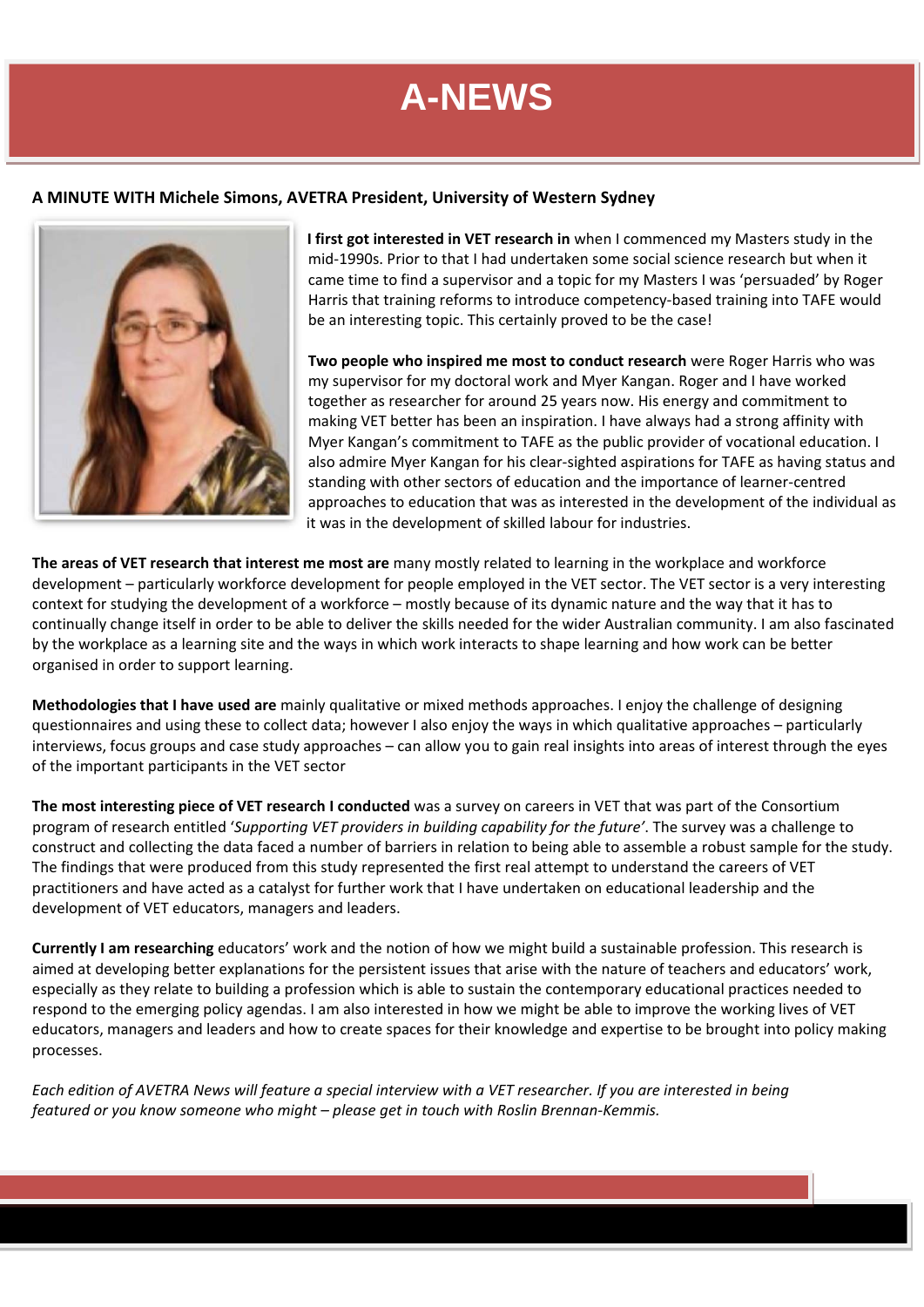#### **SKILLS RECOGNITION REVISITED IN THE RAIL INDUSTRY**

**Research report by Lisa Davies and Tom Short University of South Australia, Education, Equity and Work Research Group**

**New research conducted by the University of South Australia (UniSA) on behalf of the Cooperative Centre for Rail Innovation (CRC) is helping the rail industry to improve its workforce development strategies and practices. Under the general heading 'Skills Recognition in the Australian rail industry: another way to reach career goals' one three‐year research project has developed valuable information and advice to rail employees who want formal recognition for their knowledge, skills and experience.**

Skills Recognition (SR) processes, including Recognition of Prior learning (RPL) and Recognition of Current Competencies (RCC) to gain a formal qualification are currently under‐utilised in the Australian rail industry. Many rail organisations see merit in recognising the skills, knowledge and experience of current and prospective employees. However, in the rail industry, workplace education and training is highly regulated and accountable to varying local and national safety bodies across the relevant jurisdictions. The training and qualifications appropriate to safety-critical roles are closely aligned with these regulatory requirements, and rail operators must ensure that rail safety workers are competent as defined under these regulations.

#### **The implications for Rail**

Consequently, many rail organisations and their employees who are not fully informed about how SR processes are undertaken, perceive SR to be 'too risky' or 'too bureaucratic' in an operational culture of risk mitigation. Instead employees were required to undertake repeated retraining at considerable cost to their organisations in terms of time and money. The CRC research found that this requirement had also been shown to cause some resentment and frustration among highly skilled workers.

#### **How the CRC research met the industry's needs**

The CRC research identified that SR can be just as rigorous and effective an assessment method as formal training. It was found that many of the perceived and actual barriers to the use of SR could be addressed with the development of a more harmonised skills recognition "framework" i.e. a repository or one-stop-shop of easy-to-access information about using Skills Recognition in rail, tailored specifically for the rail industry. This framework could then be shared by rail companies without each of them having to 're-invent the wheel', undertake such processes inefficiently or not do anything because they were perceived to be too hard, time‐consuming and expensive.

Lead researcher at UniSA, Dr Lisa Davies, reported that "we needed to produce something that could not only contribute to the industry's goal of greater harmonisation, but also save costs to individual companies and increase employee engagement". The research found that effective SR processes could also attract potential employees to the industry by offering the possibility of gaining formal qualifications, and this was vital in a sector which had an ageing workforce and a need to recognise tacit knowledge.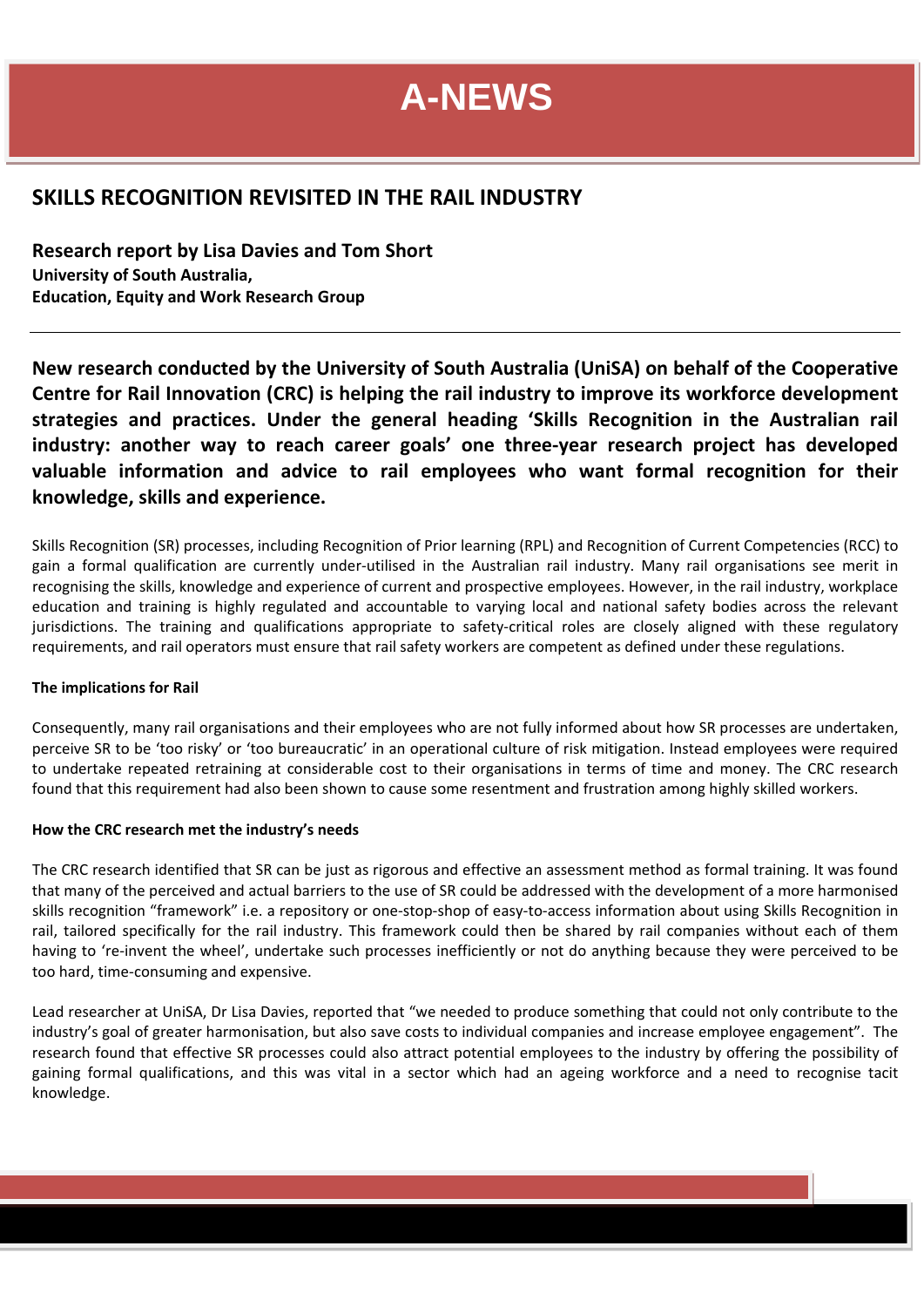In human resource development processes, skills recognition assessments are also a useful part of training needs analyses and can identify where gap training is needed to top up skills without resorting the time, costs and reduced morale associated with repeated full training. Being fully informed about what SR is, and how it is a central part of workforce development, emerged as being the key to its uptake and successful implementation.

A suite of new products, including an interactive website and handbook, were developed and tailored to meet the needs of rail industry assessors, managers, SR applicants and recipients. Dr Davies reported, "We developed these products and tools for the rail industry, but we recognise the broader utility for people who are grappling with Skills Recognition in other parts of the vocational education and training sector".

The research findings have also featured in CRC conference proceedings and a new book, *Workforce Development: Perspective and Issues* (Springer 2014) edited by UniSA academics and AVETRA members, Roger Harris and Tom Short. See: http://www.springer.com/business+%26+management/organization/book/978‐981‐4560‐57‐3

The authors are grateful to the CRC for Rail Innovation (established and supported under the Australian Government Cooperative Research Centre program) for the funding of this research Project No. P4.111 – Skills Recognition in Rail.



Contact: lisa.davies@unisa.edu.au Web: www.skillsrecognition.net.au